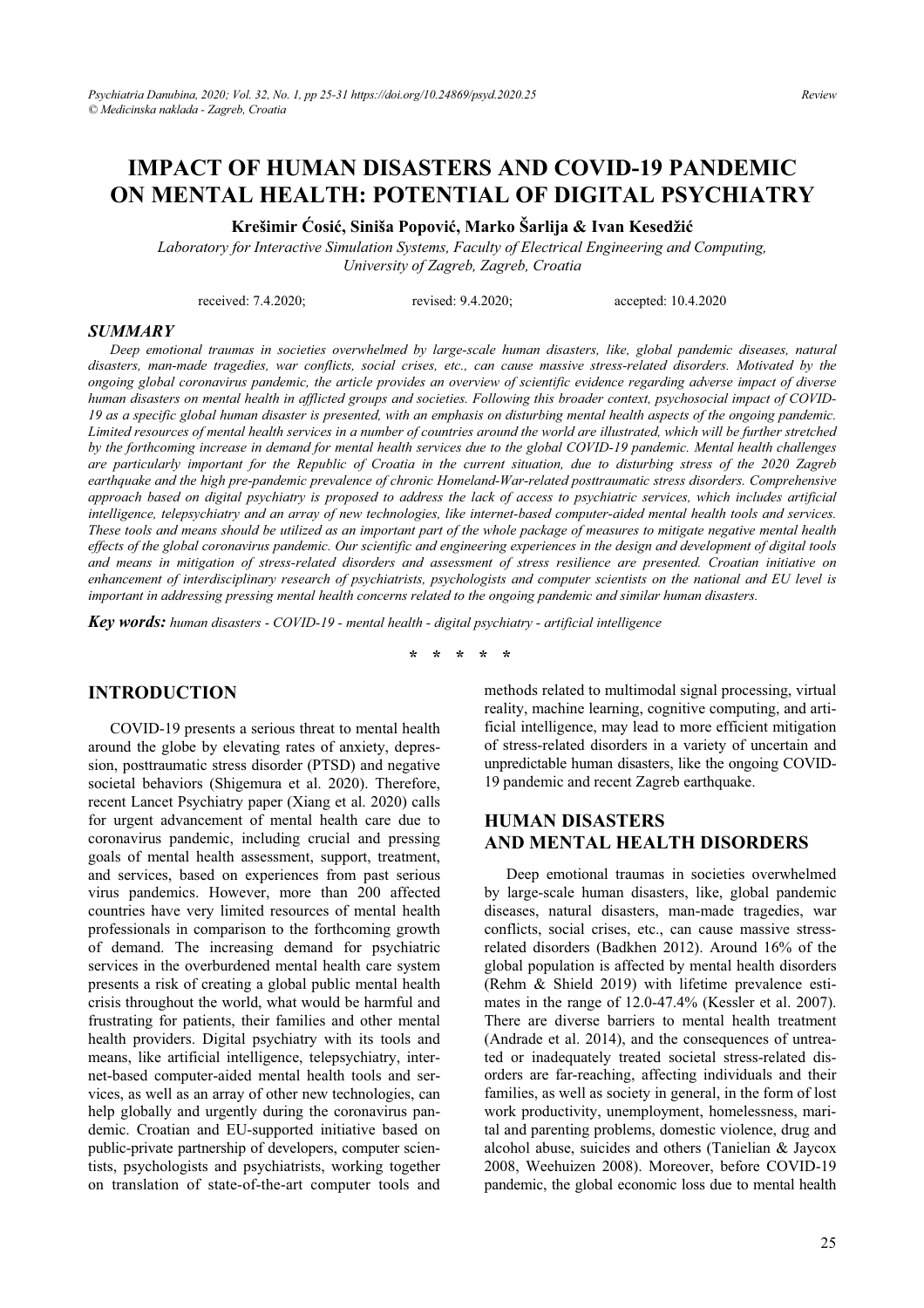disorders has been projected to 16.3 trillion U.S. dollars worldwide for the period 2010-2030 making mental health the most expensive part of healthcare system (Trautmann et al. 2016). Stress-related mental health disorders are mainly associated with large-scale human disasters (Cosic et al. 2012a, 2017): 25% of PTSD cases after 1999 earthquake in Turkey (Tural et al. 2004); 13.5% of PTSD cases among population within 20 km from the epicenter of 1988 earthquake in China (Cao et al. 2003); 29.1% of PTSD cases and 25.5% of depression cases among evacuees from 2016 wildfires in Alberta, Canada (Belleville et al. 2019); 30.6% of PTSD cases in children and adolescents after cyclone in India (Kar et al. 2007); increased rates of PTSD, depression and anxiety after 2004 tsunami in Indian Ocean among adults in Sri Lanka (Hollifield et al. 2008) and Thailand (Van Griensven et al. 2006); increased impact of downsizing on employees' mental health (Kivimäki et al. 2007); impact of massive unemployment in recessions on mental health (Brand et al. 2008); increased percentages of suicides in economic crises (Granados & Roux 2009, Stuckler et al. 2009, Reeves et al. 2014), and so on. Still we are waiting for statistical reports on impact of the 2019-20 wildfires on the prevalence of mental health disorders in Australia, due to severe direct damages to the land, property and human lives as well as smoke-related health hazards (Borchers Arriagada et al. 2020, Newnham et al. 2020, Vardoulakis et al. 2020, Yu et al. 2020). A research report on the situation in Afghanistan (MacDonald et al. 2010) notes that in some provinces, "when asked about their emotional state, more than half of the interviewees spoke of feelings of anger, and almost a third felt depression and frustration." Furthermore, according to Afghanistan's health minister Dr. Suraya Dalil, 60% of the Afghan population suffers from mental health problems (Moreau 2010). Generally, in Europe, the WHO estimated that 44.3 million people suffer with depression and 37.3 million suffer with anxiety (WHO 2017, 2018). Therefore, seeking for more effective ways of coping with large-scale emotional traumas, negative emotions and the associated mental health disorders is being brought back into spotlight due to global coronavirus pandemic.

### **PSYCHOSOCIAL IMPACT OF COVID-19 AS A GLOBAL HUMAN DISASTER**

Confirmed COVID-19 pandemic's figures demonstrate to the global scale severity of the current public health challenges facing more than 200 countries and territories worldwide (Statista). The full extent of social and economic consequences currently cannot be foreseen but can be intuitively understood from the fact that various countries have implemented full or partial lockdowns (Reguly 2020). The negative economic impact of COVID-19 is being analyzed by the leading business magazines (Carlsson-Szlezak et al. 2020, O'Sullivan 2020, Weller 2020, The Economist 2020). Among the issues discussed by these articles are numerous closures

and near bankruptcies of businesses despite monetary and fiscal support, as well as the rise of unemployment, evidenced by an unprecedented number of over 3 million unemployment claims in the U.S. in a single week, which happened during the last week of March 2020. Likewise, analyses of the global negative economic impact are being published in scientific journals, e.g. (Ayittey et al. 2020), which gives estimates of global GDP decline of roughly 0.42% in the Q1 of 2020 due to COVID-19 outbreak.

While the critically urgent issues of virus containment, treating of patients and vaccine development are being addressed, it is also mandatory to start addressing as soon as possible the long-term effects of destabilized mental health of global societies. Due to public health and outlined economic reasons, it is well recognized that COVID-19 presents a serious threat for mental health around the globe; for example, a WHO technical guidance note (WHO 2020), stated that "the main psychological impact to date is elevated rates of stress or anxiety", with a warning that "as new measures and impacts are introduced – especially quarantine and its effects on many people's usual activities, routines or livelihoods – levels of loneliness, depression, harmful alcohol and drug use, and self-harm or suicidal behavior are also expected to rise". Similar concerns are raised elsewhere as well (Shigemura et al. 2020), i.e. that the expected mental/physical health consequences of coronavirus pandemic can be more or less predicted and will likely include: extreme fear and uncertainty; lowered perceived health; negative societal behaviors driven by fear and distorted perceptions of risk, including distress reactions (insomnia, anger, extreme fear of illness even in those not exposed) and health risk behaviors (increased use of alcohol and tobacco, social isolation); as well as mental health disorders (PTSD, anxiety disorders, depression). For illustration of an ongoing impact of COVID-19 on mental health, in a poll of 5,000 Chinese citizens, 21.5% registered PTSD symptoms (Kirton 2020), which resembles percentages of PTSD (28.9%) and depression (31.2%) symptoms experienced by polled quarantined citizens during SARS outbreak in 2003 (Hawryluck et al. 2004). Also, in a poll of 2,091 Chinese inhabitants, the prevalence of PTSD symptoms among the public in mainland China 1 month after the COVID-19 outbreak was 4.6%, while the prevalence in high-risk public, e.g. in Chinese provinces with higher number of COVID-19 cases, was 18.4% (Sun et al. 2020). In the U.S., coronavirus poll in March 2020 (Hamel et al. 2020) showed about a third of adults overall (32%) feeling that worry and stress related to coronavirus had a negative impact on their mental health, including 14% who said it had a "major" impact. A range of scientific papers analyzing impact of past virus pandemics on mental health, as well as recently published articles specifically on the topic of mental health and COVID-19 outbreak, indicate that timely actions need to be undertaken to minimize mental health damage to the world population by coronavirus pandemic.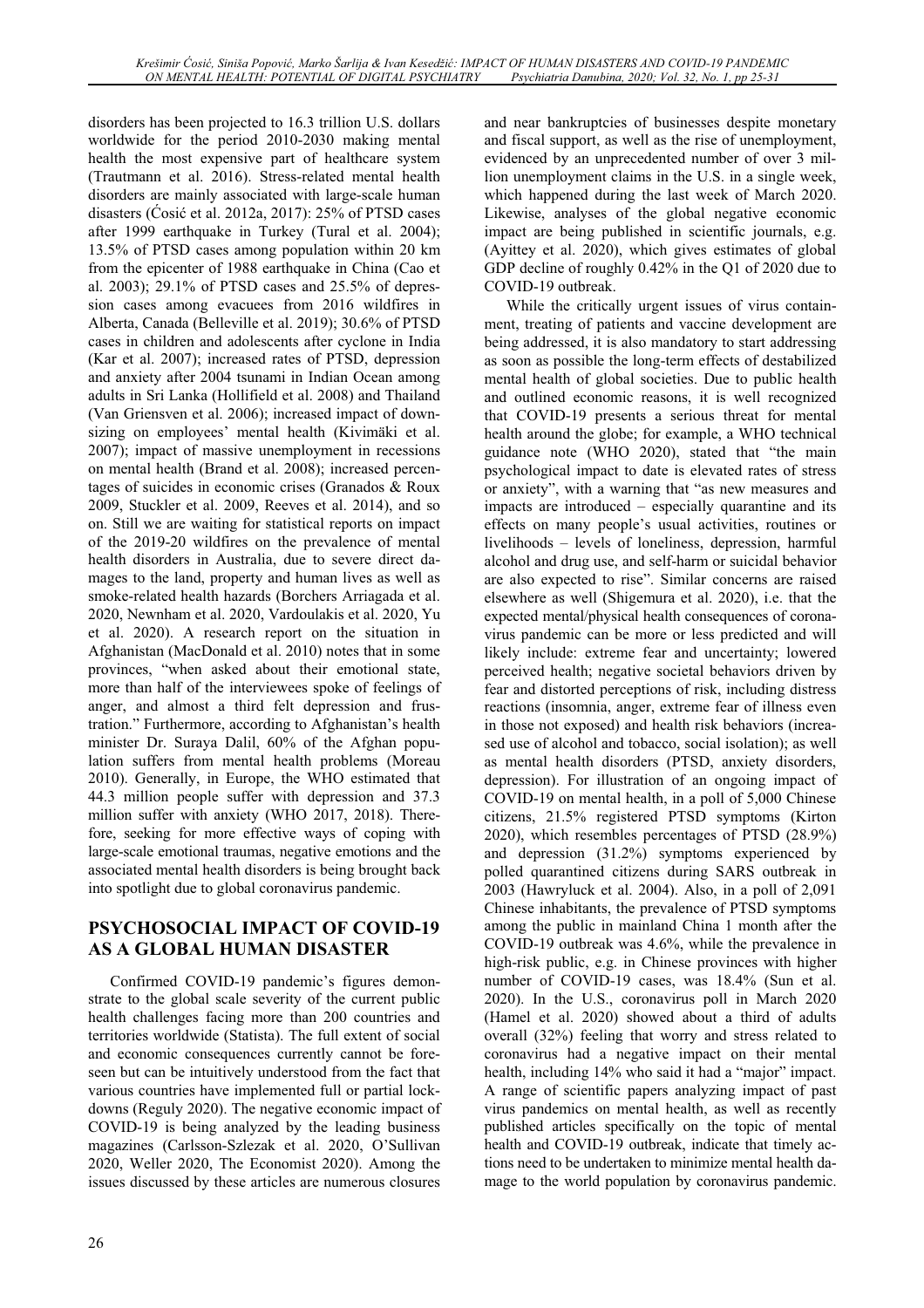Recent Lancet Psychiatry paper (Xiang et al. 2020) calls for urgent advancement of mental health care due to coronavirus pandemic, including crucial and pressing goals of mental health assessment, support, treatment, and services, based on experiences from past serious virus pandemics. The outlined approaches include: delivery of mental health support to patients and health workers by multidisciplinary mental health teams established by health authorities at regional and national levels; authorities' clear communication with regular and accurate updates about the outbreak in order to address the public sense of uncertainty and fear; setting up of secure services for psychological counselling and bridging the social isolation, by mobile internet based devices and applications for affected patients, their families and members of the public; and regular clinical screening for depression, anxiety, and suicidality in suspected and diagnosed COVID-19 pneumonia patients and health professionals. In addition to obviously vulnerable populations for adverse mental health outcomes due to COVID-19 outbreak, i.e. the infected and ill patients and their close persons, particular mental health support should also be directed toward individuals with pre-existing mental/physical conditions, and, health-care and aid workers, especially nurses and physicians working directly with ill or quarantined persons (Shigemura et al. 2020). Additional research, related to coronavirus pandemic (Huang & Zhao 2020, Lai et al. 2020) and 2015 MERS outbreak (Lee et al. 2018), similarly recognize that healthcare workers are at high risk for mental illness and suggest prompt and continuous monitoring of the psychological consequences as well as early targeted mental health interventions toward this vulnerable population. The paper on quarantined Toronto health care workers during 2003 SARS outbreak emphasizes that the acute stress of working with highly infectious patients needs to be acknowledged and timely referral paths developed for health care workers in need of mental health services (Robertson et al. 2004). A broader review paper on mental health consequences for first responders generally, including public health workers, highlights evidence of quarantine being a predictor of acute stress disorder diagnosis in public health workers, and calls for research on preventive strategies and treatments for specific mental health disorders at individual level, as well as empirical evaluation of population-based preventive approaches in populations of public health workers responding to human disasters (Benedek et al. 2007). The local government of Wuhan has even implemented policies that focus specifically on mental health support to their medical workers caring for COVID-19 patients (Kang et al. 2020). The COVID-19 pandemic has brought serious social psychological impact to the Chinese people, especially those quarantined, leading to proposals of new technology-assisted psychological crisis intervention models based on remote psychological intervention facilitated by internet based technologies, particularly widespread application of 4G or 5G networks and

smartphones (Zhang et al. 2020). The seriousness of the psychological impact of quarantine has been recognized in a literature review that presents synthesis of relevant evidence from prior virus outbreaks in order to offer guidance for the public and policy makers during coronavirus pandemic (Brooks et al. 2020). Beyond being quarantined, national survey of over 4,600 citizens across 31 regions in China showed that some people are more vulnerable to mental health deterioration due to COVID-19 outbreak than others, like individuals with low trait of self-control, who are therefore more in need of psychological aids to maintain mental health in the encounter of this pandemic (Li et al. 2020).

### **LIMITED RESOURCES OF MENTAL HEALTH SERVICES**

The coronavirus pandemic has seriously affected almost the entire world, but affected countries have very limited resources of mental health professionals in comparison to the forthcoming growth of demand. For illustration, the number of psychiatrists per 100.000 inhabitants is 2.2 in China and 11 in the U.S. (Kirton 2020), while the most recently available Eurostat data, from 2017, give corresponding numbers for European countries (Eurostat), e.g.: 51.7 in Switzerland, which is the highest number in Europe, 27.4 in Germany, 22.9 in France, 17.4 in Italy, 16.1 in Croatia, 10.5 in Spain, 9.2 in Poland, 7.8 in Bulgaria etc. While it has been recognized that mental health service availability, accessibility and financing represent particular challenges in developing countries (Andrade et al. 2014), even in the U.S. nearly 40% of population lives where there is a shortage of mental health professionals and 60% of counties are without a psychiatrist (Marr 2019). Accordingly, critical shortfalls of psychiatrists and other mental health specialists to provide treatment in a range of countries represents an additional challenge for mental healthcare in times of the ongoing pandemic. The increasing demand from overburdened mental health care system and psychiatric services presents a risk of creating a global public mental health crisis throughout the world what would be harmful and frustrating for patients, their families and other mental health providers. The shortage of psychiatrists and potential increasing the number of psychiatrists - by itself - will not be sufficient to improve access and the quality of mental health care. The solutions cannot rely only on recruiting more psychiatrists or raising payment and reimbursement rates. It should be a combination of interrelated efforts that will require support from a range of stakeholders. In the context of comprehensive strategies and solutions to address the lack of access to psychiatric services, artificial intelligence, telepsychiatry and an array of new technologies, like internet-based computeraided mental health tools and services should help globally and urgently during the coronavirus pandemic. Trend toward increasing the availability of telepsychiatric services using smartphones, not only in China, but a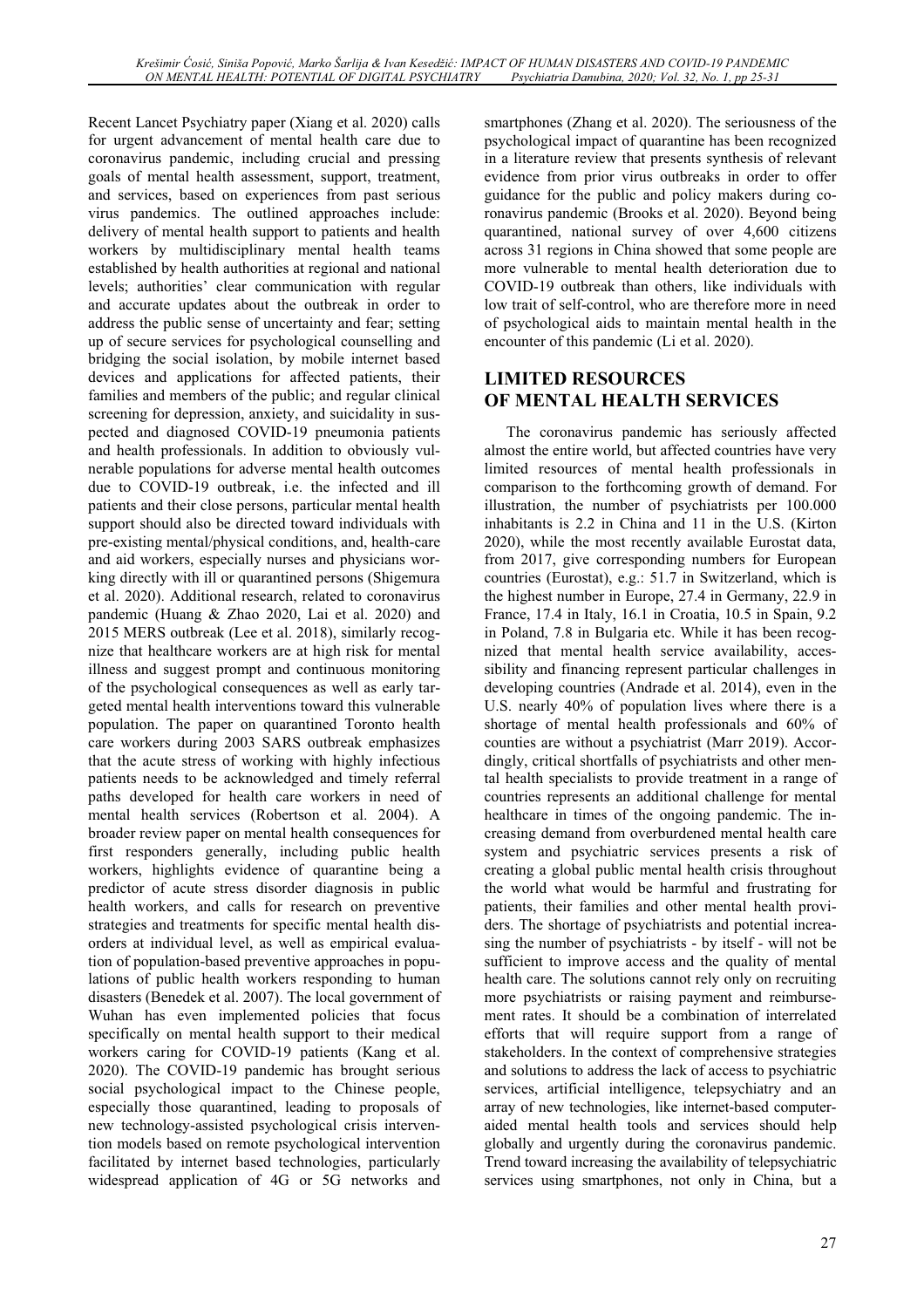range of other countries as well, that have shortage of psychiatrists in comparison to the anticipated acceleration of demand for mental health services is very promising way forward. There are even estimates that 45% of the world has less than 1 psychiatrist to every 100,000 people, while over 50% of the world population owns a smartphone (Lovejoy 2019). Increasing the supply side of mental health services to match the demand can be facilitated by broader use of state-of-the-art tools and means of digital psychiatry, particularly for highrisk groups like: confirmed coronavirus patients, health workers directly caring for these patients, as well as quarantined people and those exhibiting vulnerable psychological traits.

## **POTENTIAL OF DIGITAL PSYCHIATRY**

The application of digital technologies in PTSD mitigation has been the main topic of our research in the Laboratory for Interactive Simulation Systems, Faculty of Electrical Engineering and Computing, University of Zagreb over the last 15 years. This approach is based on translation of relevant findings from psychophysiology and neuroscience using state-of-the-art computer tools and methods related to multimodal signal processing, virtual reality, machine learning, cognitive computing, and artificial intelligence (Popovic et al. 2006, Cosić et al. 2010, 2012b, 2013, 2019b, Kukolja et al. 2014, Šarlija et al. 2017, Dropuljić et al. 2018). Design and development of such digital systems requires more joint interdisciplinary research and efforts of computer scientists and developers, as well as psychologists and psychiatrists. These goals and objectives are pressing in the face of the ongoing COVID-19 pandemic due to lack of psychiatric resources and services. Applied research and development, particularly in artificial intelligence and machine learning (Chandler et al. 2020, Graham et al. 2019, Shatte et al. 2019, Lovejoy 2019), have become a highly promising and attractive topics of digital psychiatry (Eberhard 2018, Hariman et al. 2019). Our engineering, scientific and research experience so far was related to the development of computer tools and methods for emotion elicitation (Horvat et al. 2014), emotion estimation (Kukolja et al. 2014), emotion regulation and cognitive-behavioral therapy (Popovic et al. 2006, Ćosić et al. 2013), stress inoculation/resilience training (Popović et al. 2009, Ćosić et al. 2010), prevention of stress-related disorders and strengthening the soldiers' ability to cope with highly stressful situations ( $\dot{C}$ osić et al. 2010, 2012b), as well as assessments of individual and group stress resilience features (Cosić et al. 2012a, 2016, 2017, 2019a, 2019b). Recent relevant international project experience is related to the NATO research and development project "Multidisciplinary Metrics for Soldier Resilience Prediction and Training" (Cosić et al. 2019c), completed in cooperation with Hadassah Hebrew University Hospital, Jerusalem, Israel and the Emory University School of Medicine, Atlanta, Georgia, USA during 2016-2019. In 2005, we organized one of the first international NATO conferences "Novel Approaches to the Diagnosis and Treatment of Posttraumatic Stress Disorder" (Roy 2006). In collaboration with the Interactive Media Institute in Brussels and Virtual Reality Medical Center in San Diego, we organized a series of international conferences and seminars in Croatia, Austria and Turkey on the topic of digital technologies in mitigation of psychological disorders caused by stress, suicide, pain and traumatic brain injury to soldiers and war veterans, which were supported by NATO Science for Peace and Security Program (Wiederhold 2008, 2010, 2011, 2012, 2013). Due to ongoing explosion of mental health disorders during COVID-19 outbreak (Sun et al. 2020, Wang et al. 2020), former Croatian initiative on NATO Center of Excellence for Resilience and Mental Health might deserve more attention again. In 2013, NATO's Allied Transformation Command, Norfolk, Virginia, USA has included this Croatian initiative on its list of potential future NATO centers of excellence, based on the presentation of this initiative at the annual NATO Military Mental Health Expert Panel meeting in Brussels, Belgium. Based on Croatian multidisciplinary research and experience in coping with invisible wounds of Homeland War (Jakovljević et al. 2006, Kozarić-Kovačić et al. 2005; Kozarić-Kovačić & Borovečki 2005, Marinić et al. 2007, Jovanovic et al. 2009, Pivac et al. 2004), we do believe that joint Croatian publicprivate partnership under the leadership of Croatian Government may successfully compete for dedicated European funds regarding COVID-19 public health consequences. Such Croatian public-private partnership would also assume the establishment of an interdisciplinary national data mobility framework that would guide future concepts, models, algorithms, data sharing, as well as improvements in access to computing power. Being directly relevant in the context of COVID-19 pandemic, the purpose of this joint initiative of psychologists and psychiatrists working together with computer scientists and developers may also lead to more efficient European mitigation of stress-related disorders in a variety of uncertain and unpredictable human disasters, like earthquakes, wildfires, floods, global economic crises, migrations and terrorism.

### **CONCLUSION**

While coronavirus pandemic is unquestionably in the focus of worldwide attention, specific influences on the magnitude of negative psycho-socio-economic fallout of COVID-19, which depends on a constellation of pre-pandemic, peri-pandemic and post-pandemic factors in each country and region, deserve particular attention. For illustration, the Zagreb earthquake in Croatia in March 2020 during the ongoing pandemic represents an additional risk factor that might increase the post-pandemic prevalence of mental health disorders in Zagreb beyond coronavirus outbreak alone. Since Croatia already has a high number of pre-pandemic cases of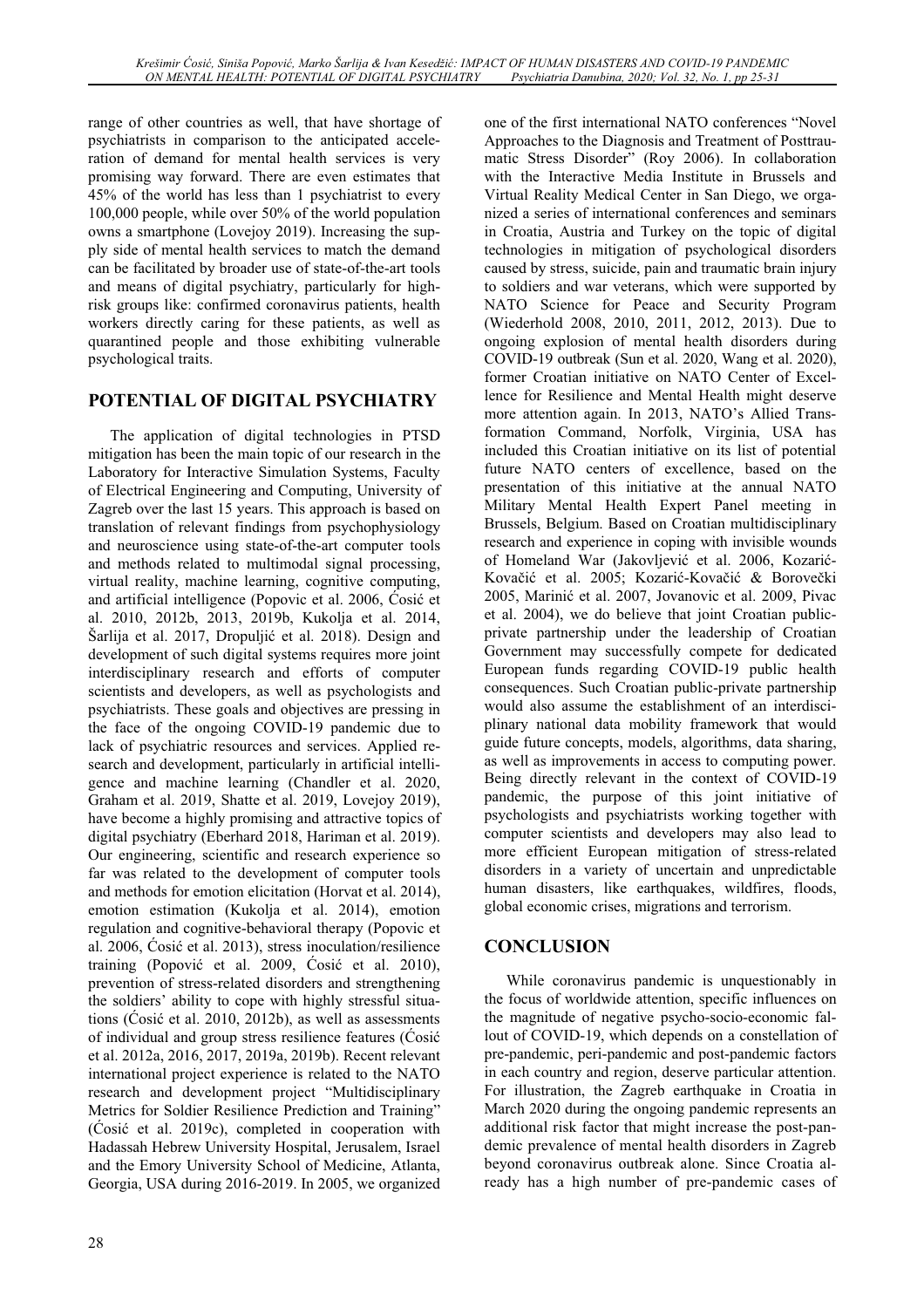chronic PTSD due to the 1990s' Homeland War, it is imperative from the national perspective to recognize high-risk persons for mental health disorders in order to provide them timely and efficient support and prevent a new buildup of PTSD in Croatian population caused by coronavirus pandemic 2020.

### *Acknowledgements:* None.

*Conflict of interest:* None to declare.

### *Contribution of individual authors:*

- Krešimir Ćosić: idea, concept and design of the article. continuous reviewing and approval of the final version.
- Siniša Popović: literature search, writing manuscript, continuous reviewing and approval of the final version.
- Marko Šarlija & Ivan Kesedžić: literature search, continuous reviewing and approval of the final version.

### **References**

- *1. Andrade LH, Alonso J, Mneimneh Z, Wells JE, Al-Hamzawi A, Borges G et al.: Barriers to mental health treatment: results from the WHO World Mental Health surveys. Psychol Med 2014; 44:1303-17*
- *2. Ayittey FK, Ayittey MK, Chiwero NB, Kamasah JS & Dzuvor, C: Economic impacts of Wuhan 2019 nCoV on China and the world. J Med Virol 2020; 92:473-75*
- *3. Badkhen A: PTSDland. Foreign Policy Vol. 195, 34-6. FP Group, 2012*
- *4. Belleville G, Ouellet MC & Morin CM: Post-traumatic stress among evacuees from the 2016 Fort McMurray wildfires: exploration of psychological and sleep symptoms three months after the evacuation. Int J Environ. Res Public Health 2019; 16:1604*
- *5. Benedek DM, Fullerton C & Ursano RJ: First responders: mental health consequences of natural and human-made disasters for public health and public safety workers. Annu Rev Public Health 2007; 28:55-68*
- *6. Borchers Arriagada N, Palmer AJ, Bowman DM, Morgan GG, Jalaludin BB & Johnston FH: Unprecedented smokerelated health burden associated with the 2019-20 bushfires in eastern Australia. Med J Aust 2020*
- *7. Brand JE, Levy BR & Gallo WT: Effects of layoffs and plant closings on depression among older workers. Res Aging 2008; 30:701-21*
- *8. Brooks SK, Webster RK, Smith LE, Woodland L, Wessely S, Greenberg N et al.: The psychological impact of quarantine and how to reduce it: rapid review of the evidence. The Lancet 2020*
- *9. Cao H, McFarlane AC & Klimidis S: Prevalence of psychiatric disorder following the 1988 Yun Nan (China) earthquake. Soc Psychiatry Psychiatr Epidemiol 2003; 38:204-12*
- *10. Carlsson-Szlezak P, Reeves M & Swartz P: Understanding the economic shock of coronavirus. Harvard Business Review, March 27, 2020. https://hbr.org/2020/03/ understanding-the-economic-shock-of-coronavirus*
- *11. Chandler C, Foltz PW & Elvevåg B: Using machine learning in psychiatry: the need to establish a framework that nurtures trustworthiness. Schizophr Bull 2020; 46:11-4*
- *12. ûosiü K, Popoviü S, Kukolja D, Horvat M & Dropuljiü B: Physiology-driven adaptive virtual reality stimulation for prevention and treatment of stress related disorders. Cyberpsychol Behav Soc Netw 2010; 13:73-8*
- *13. ûosiü K, Srbljinoviü A, Popoviü S, Wiederhold BK & Wiederhold MD: Emotionally based strategic communications and societal stress-related disorders. Cyberpsychol Behav Soc Netw 2012a; 15:597-603*
- *14. ûosiü K, Popoviü S, Fabek I, Kovaþ B, Radoš M, Radoš M et al.: fMRI neural activation patterns induced by professional military training. Transl Neurosci 2012b; 3:46-50*
- *15. ûosiü K, Popoviü S, Horvat M, Kukolja D, Dropuljiü B, Kovaþ B et al.: Computer-aided psychotherapy based on multimodal elicitation, estimation and regulation of emotion. Psychiatr Danub 2013; 25:340-6*
- *16. ûosiü K, Srbljinoviü A & Popoviü S: Multidisciplinary metrics on individual and societal stress resilience. Presented at the 2nd International Symposium on Resilience Research, Johannes Gutenberg University German Resilience Center, Mainz, 2016*
- *17. ûosiü K, Srbljinoviü A & Popoviü S: Nacionalna sigurnost i društvena rezilijentnost. In Amadori M & Lonþariü R (eds): Godišnjak Akademije tehniþkih znanosti Hrvatske 2016, 77-99. Akademija tehniþkih znanosti Hrvatske, 2017*
- *18. ûosiü K, Šarlija M, Ivkovic V, Zhang Q, Strangman G & Popoviü S: Stress resilience assessment based on physiological features in selection of air traffic controllers. IEEE Access 2019a; 7:41989-2005*
- *19. ûosiü K, Popoviü S, Šarlija M, Mijiü I, Kokot M, Kesedžiü I et al.: New tools and methods in selection of air traffic controllers based on multimodal psychophysiological measurements. IEEE Access 2019b; 7:174873-88*
- *20. ûosiü K, Popoviü S, Šarlija M, Mijiü I, Kokot M & Kesedžiü I: Multimodal physiological, voice acoustic, eye gaze and brain imaging features of stress resilience. NATO-Approved Final Report of the Project NATO.MD.SFPP 984829 "Multidisciplinary Metrics for Soldier Resilience Prediction and Training", 2019c*
- *21. Dropuljiü B, Mijiü I, Petrinoviü D, Jovanovic T & ûosiü K: Vocal analysis of acoustic startle responses. IEEE/ACM Trans Audio, Speech, Language Process 2018; 26:318-29*
- *22. Eberhard J: Inaugural editorial. Digit Psychiatry 2018; 1:1*
- *23. Eurostat: Physicians by medical specialty. https://ec.europa.eu/eurostat/web/products-datasets/- /hlth\_rs\_spec*
- *24. Graham S, Depp C, Lee EE, Nebeker C, Tu X, Kim HC et al.: Artificial intelligence for mental health and mental illnesses: an overview. Curr Psychiatry Rep 2019; 21:116*
- *25. Granados JAT, Roux AVD: Life and death during the Great Depression. Proc Natl Acad Sci 2009; 106:17290-5*
- *26. Hamel L, Lopes L, Muñana C, Kates J, Michaud J & Brodie M: KFF coronavirus poll: March 2020. https://www.kff.org/global-health-policy/poll-finding/kffcoronavirus-poll-march-2020/*
- *27. Hariman K, Ventriglio A & Bhugra D: The future of digital psychiatry. Curr Psychiatry Rep 2019; 21:88*
- *28. Hawryluck L, Gold WL, Robinson S, Pogorski S, Galea S & Styra R: SARS control and psychological effects of quarantine, Toronto, Canada. Emerg Infect Dis 2004; 10:1206*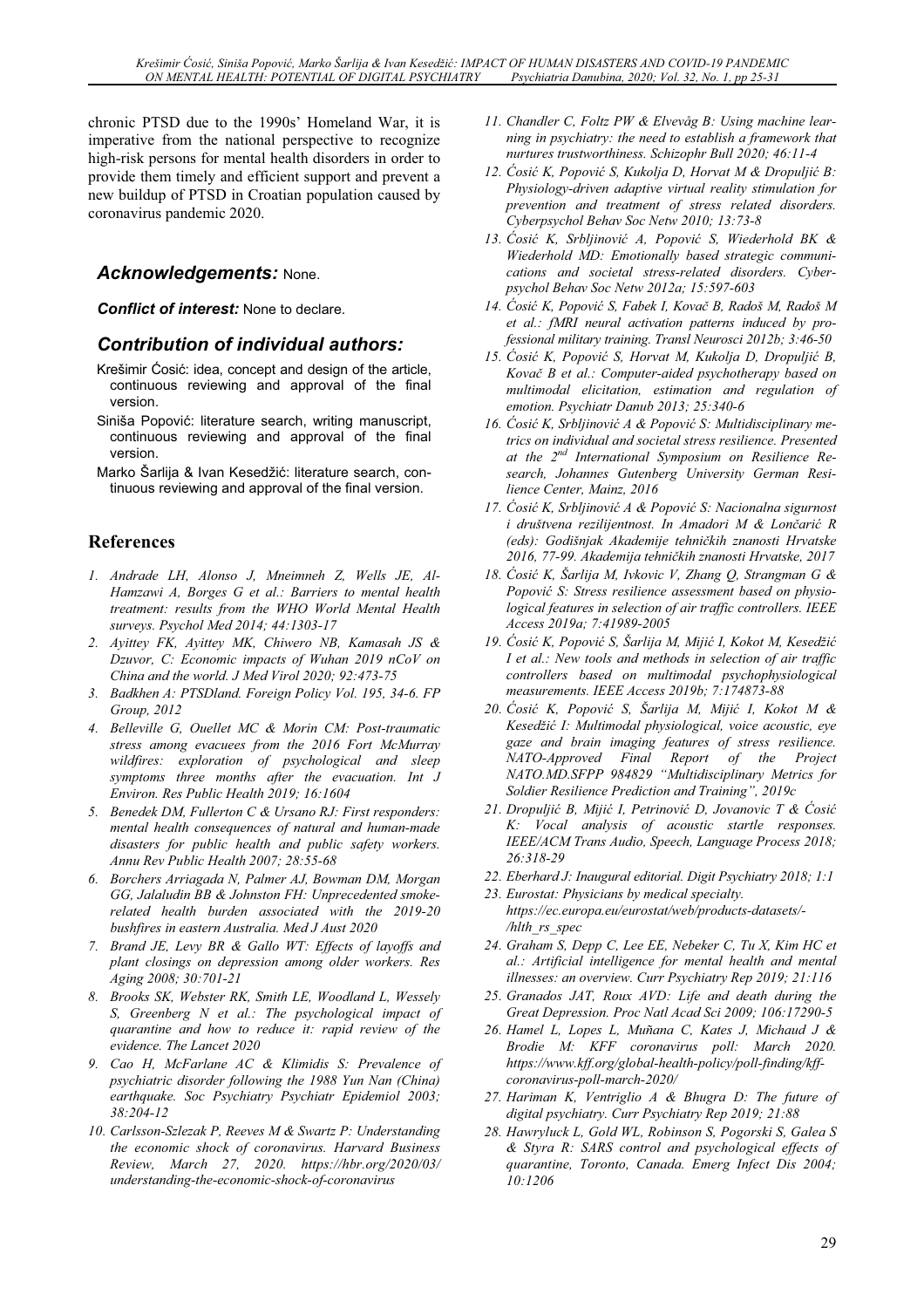- *29. Hollifield M, Hewage C, Gunawardena CN, Kodituwakku P, Bopagoda K & Weerarathnege K: Symptoms and coping in Sri Lanka 20–21 months after the 2004 tsunami. Br J Psychiatry 2008; 192:39-44*
- *30. Horvat M, Bogunoviü N & ûosiü K: STIMONT: a core ontology for multimedia stimuli description. Multimed Tools Appl 2014; 73:1103-27*
- *31. Huang Y & Zhao N: Generalized anxiety disorder, depressive symptoms and sleep quality during COVID-19 epidemic in China: a web-based cross-sectional survey. medRxiv 2020*
- *32. Jakovljeviü M, Sariü M, Nad S, Topiü R & Vuksan-Cusa B: Metabolic syndrome, somatic and psychiatric comorbidity in war veterans with post-traumatic stress disorder: preliminary findings. Psychiatr Danub 2006; 18:169-76*
- *33. Jovanovic T, Norrholm SD, Sakoman AJ, Esterajher S & Kozariü-Kovaþiü D: Altered resting psychophysiology and startle response in Croatian combat veterans with PTSD. Int J Psychophysiol 2009; 71:264-8*
- *34. Kang L, Li Y, Hu S, Chen M, Yang C, Yang BX et al.: The mental health of medical workers in Wuhan, China dealing with the 2019 novel coronavirus. Lancet Psychiat 2020; 7:e14*
- *35. Kar N, Mohapatra PK, Nayak KC, Pattanaik P, Swain SP, Kar HC: Post-traumatic stress disorder in children and adolescents one year after a super-cyclone in Orissa, India: exploring cross-cultural validity and vulnerability factors. BMC Psychiatry 2007; 7:8*
- *36. Kessler RC, Angermeyer M, Anthony JC, De Graaf RO, Demyttenaere K, Gasquet I et al.: Lifetime prevalence and age-of-onset distributions of mental disorders in the World Health Organization's World Mental Health Survey Initiative. World Psychiatry 2007; 6:168*
- *37. Kirton D: Chinese public dial in for support as coronavirus takes mental toll. Reuters, February 13, 2020. https://www.reuters.com/article/us-china-health-mental/ chinese-public-dial-in-for-support-as-coronavirus-takesmental-toll-idUSKBN2070H2*
- *38. Kivimäki M, Honkonen T, Wahlbeck K, Elovainio M, Pentti J, Klaukka T et al.: Organisational downsizing and increased use of psychotropic drugs among employees who remain in employment. J Epidemiol Community Health 2007; 61:154-8*
- *39. Kozariü-Kovaþiü D, Pivac N, Mück-Seler D & Rothbaum BO: Risperidone in psychotic combat-related posttraumatic stress disorder: an open trial. J Clin Psychiatry 2005; 66:922-7*
- *40. Kozariü-Kovaþiü D & Boroveþki A: Prevalence of psychotic comorbidity in combat-related post-traumatic stress disorder. Mil Med 2005; 170:223-6*
- *41. Kukolja D, Popoviü S, Horvat M, Kovaþ B & ûosiü K: Comparative analysis of emotion estimation methods based on physiological measurements for real-time applications. Int J Hum-Comput St 2014; 72:717-27*
- *42. Lai J, Ma S, Wang Y, Cai Z, Hu J, Wei N et al.: Factors associated with mental health outcomes among health care workers exposed to Coronavirus disease 2019. JAMA Netw Open 2020; 3:e203976-e203976*
- *43. Lee SM, Kang WS, Cho AR, Kim T & Park JK: Psychological impact of the 2015 MERS outbreak on hospital workers and quarantined hemodialysis patients. Compr Psychiatry 2018; 87:123-7*
- *44. Li JB, Yang A, Dou K & Cheung RY: Self-control moderates the association between perceived severity of the*

*coronavirus disease 2019 (COVID-19) and mental health problems among the Chinese public. PsyArXiv 2020* 

- *45. Lovejoy CA: Technology and mental health: the role of artificial intelligence. Eur Psychiatry 2019; 55:1-3*
- *46. MacDonald N, Manfreda P, Jackson A, Picardi M: Afghanistan: the relationship gap. A report by the International Council on Security and Development. ICOS, 2010*
- *47. Mariniü I, Supek F, Kovaþiü Z, Rukavina L, Jendriþko T & Kozariü-Kovaþiü D: Posttraumatic stress disorder: diagnostic data analysis by data mining methodology. Croat Med J 2007; 48:185-97*
- *48. Marr B: The incredible ways artificial intelligence is now used in mental health. Forbes, May 3, 2019. https://www.forbes.com/sites/bernardmarr/2019/05/03/the -incredible-ways-artificial-intelligence-is-now-used-inmental-health*
- *49. Moreau R: Do the Taliban get PTSD?. Newsweek, December 6, 2010. https://www.newsweek.com/do-talibanget-ptsd-68973*
- *50. Newnham EA, Titov N & McEvoy P: Preparing mental health systems for climate crisis. Lancet Planet Health 2020; 4:e89-e90*
- *51. O'Sullivan M: Fast recovery or great depression? Three scenarios for the coronavirus economic crisis. Forbes, March 29, 2020. https://www.forbes.com/sites/mikeosullivan/2020/03/29/fast -recovery-or-great-depression-three-scenarios-for-thecoronavirus-economic-crisis/#15fdd8526b33*
- *52. Pivac N, Kozaric-Kovacic D & Muck-Seler D: Olanzapine versus fluphenazine in an open trial in patients with psychotic combat-related post-traumatic stress disorder. Psychopharmacology 2004; 175:451-6*
- *53. Popovic S, Slamic M & Cosic K: Scenario self-adaptation in virtual reality exposure therapy for posttraumatic stress disorder. In Roy MJ (ed): Novel Approaches to the Diagnosis and Treatment of Posttraumatic Stress Disorder. NATO Security through Science Series - E: Human and Societal Dynamics, 135-47. IOS Press, 2006*
- *54. Popovic S, Horvat M, Kukolja D, Dropuljic B & Cosic K: Stress inoculation training supported by physiology-driven adaptive virtual reality stimulation. Stud Health Technol Inform 2009; 144:50-4*
- *55. Reeves A, McKee M & Stuckler D: Economic suicides in the Great Recession in Europe and North America. Br J Psychiatry 2014; 205:246-7*
- *56. Reguly E: More than 100 million Europeans in lockdown as Spain announces emergency quarantine and Italian virus cases surge. The Globe and Mail, March 15, 2020. https://www.theglobeandmail.com/world/article-morethan-100-million-europeans-in-lockdown-as-spainannounces/*
- *57. Rehm J & Shield KD: Global burden of disease and the impact of mental and addictive disorders. Curr Psychiatry Rep 2019; 21:10*
- *58. Robertson E, Hershenfield K, Grace SL & Stewart DE: The psychosocial effects of being quarantined following exposure to SARS: a qualitative study of Toronto health care workers. Can J Psychiatry 2004; 49:403-7*
- *59. Roy MJ (ed): Novel approaches to the diagnosis and treatment of posttraumatic stress disorder. IOS Press, 2006*
- *60. Shatte AB, Hutchinson DM & Teague SJ: Machine learning in mental health: a scoping review of methods and applications. Psychol Med 2019; 49:1426-48*